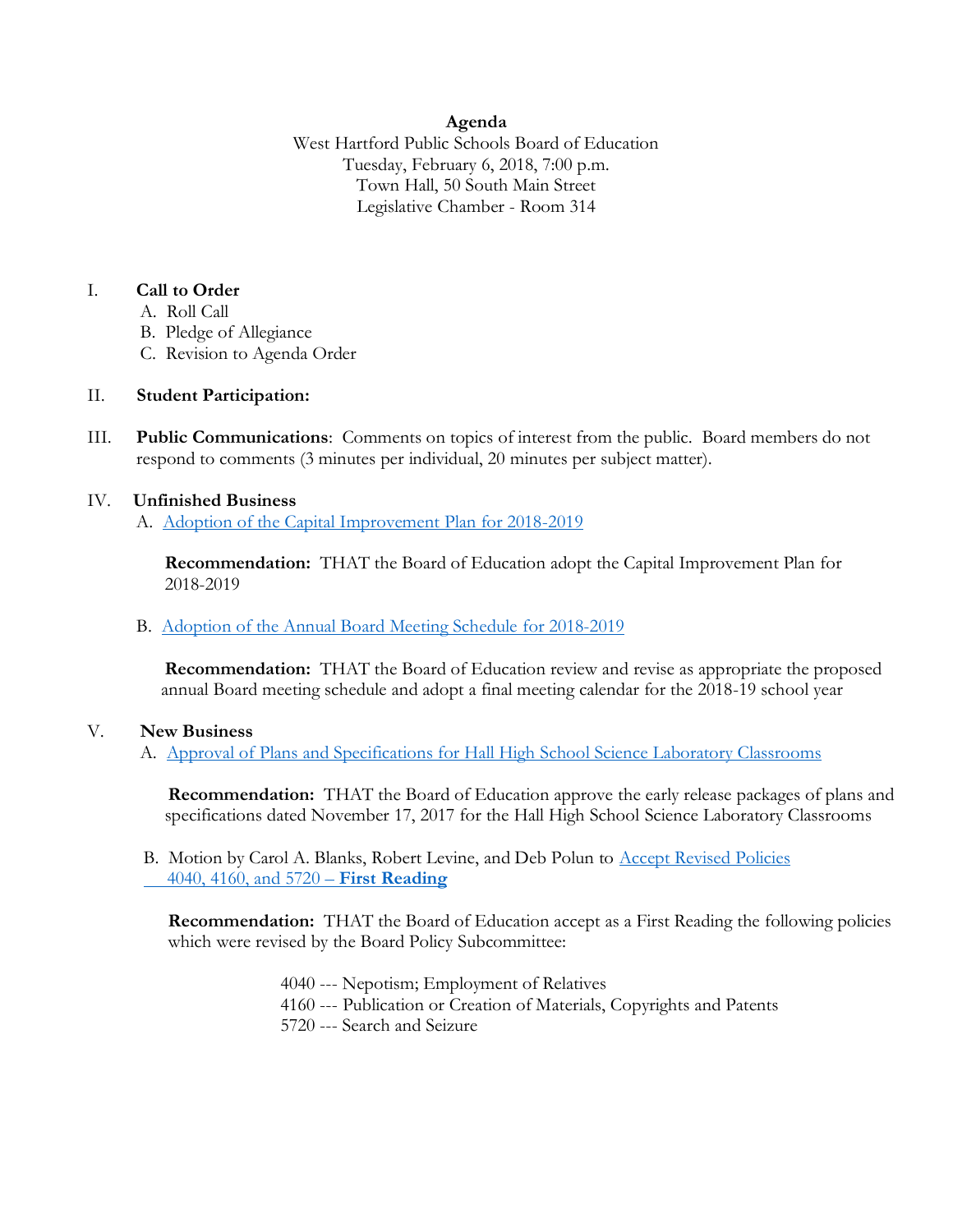C. Motion by Carol A. Blanks, Robert Levine, and Deb Polun to [Approve Reviewed Policies](https://www.whps.org/uploaded/BOE/BOE_Documents/20180206/2-6-18_agenda_item,_V.C.,_reviewed_policies_1110,_1111,_1112,_1113,_1120,_1121,_1130,_1210,_1220,_1230,_1240,_1241,_1250,_1251,_1260.pdf?1517511073045) [1110, 1111, 1112, 1113, 1120, 1121, 1130, 1210, 1220, 1230, 1240, 1241, 1250, 1251, 1260, 4190, 8131,](https://www.whps.org/uploaded/BOE/BOE_Documents/20180206/2-6-18_agenda_item,_V.C.,_reviewed_policies_1110,_1111,_1112,_1113,_1120,_1121,_1130,_1210,_1220,_1230,_1240,_1241,_1250,_1251,_1260.pdf?1517511073045)  [8132, and 8355](https://www.whps.org/uploaded/BOE/BOE_Documents/20180206/2-6-18_agenda_item,_V.C.,_reviewed_policies_1110,_1111,_1112,_1113,_1120,_1121,_1130,_1210,_1220,_1230,_1240,_1241,_1250,_1251,_1260.pdf?1517511073045)

**Recommendation:** THAT the Board of Education approve the following policies which were reviewed by the Board Policy Subcommittee:

- 1110 --- School Sponsored Publications
- 1111 --- School Directory of Personnel
- 1112 --- Public Press, Radio and Television
- 1113 --- School News Releases
- 1120 --- Public Comment at Board of Education Meetings
- 1121 --- Board of Education Communication with the Public
- 1130 --- Fundraising for Non-School Purposes
- 1210 --- School-Community Groups
- 1220 --- Citizens' Advisory Committees for the Board of Education
- 1230 --- Public Complaints
- 1240 --- Visits to Schools
- 1241 --- Loitering or Causing Disturbance
- 1250 --- Use of School Facilities
- 1251 --- School-Age Child Care
- 1260 --- Access to Procedures and Materials
- 4190 --- Insurance/Health and Welfare Benefits
- 8131 --- Filling Vacancies
- 8132 --- Resignation/Removal from Office
- 8355 --- Meeting Conduct

#### VI. **Staff Communications and Reports**

- A. Superintendent's Report
- B. Staff Reports and Board Discussions
	- 1. **[Homework Practices](https://www.whps.org/uploaded/BOE/BOE_Documents/20180206/Homework_Practices_2018_02_06.pdf?1517511274100)**

Background: Mr. Paul Vicinus, Ms. Anne McKernan, and Ms. Kerry Jones will report.

### VII. **Routine Matters**

- A. Financial Report
	- 1. Approval of the [Financial Report for the period ending December 31, 2017](https://www.whps.org/uploaded/BOE/BOE_Documents/20180206/Financial_Report_-_December_31,_2017.pdf?1517510947462)

**Recommendation:** THAT the Board of Education approve the Financial Report for the period ending December 31, 2017

### B. Approval of Minutes

1. Approval of the Minutes from the January 16, 2018 [Regular Board of Education meeting](https://www.whps.org/uploaded/BOE/BOE_Documents/20180206/minutes_from_Jan._16,_2018.pdf?1517511290092)

**Recommendation:** THAT the Board of Education approve the minutes from the Regular Board of Education meeting of January 16, 2018